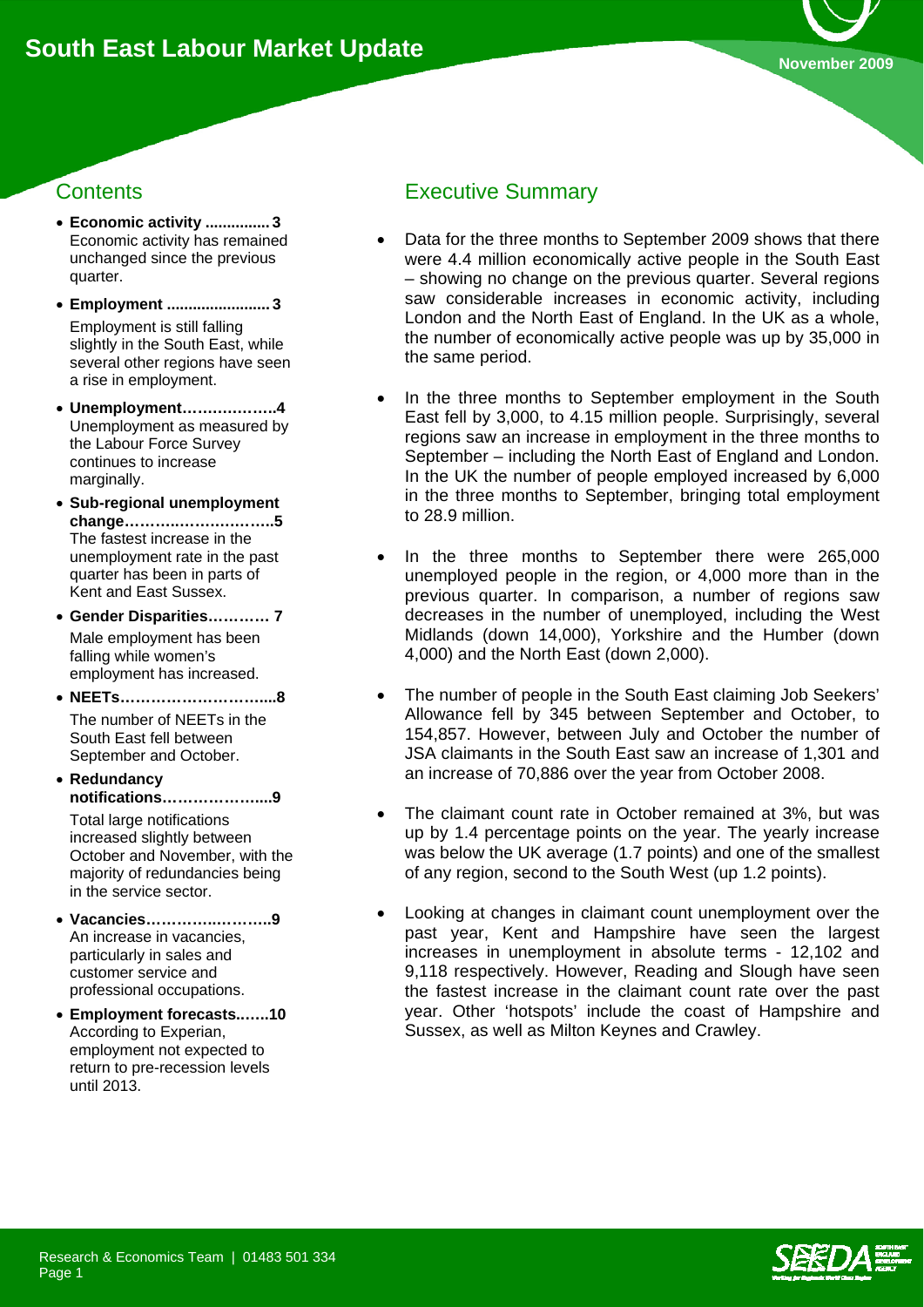- The fastest increases in the unemployment rate over the past quarter have tended to be in the east of the region – in Kent and East Sussex – with Brighton and Hove, the Isle of Wight and parts of Berkshire also seeing a relatively rapid rise in the unemployment rate.
- Female employment has been increasing in the South East in recent months, with the number of women in work increasing by 12,000 in the three months to September. Male employment in the three months to September dropped by 15,000 in the South East. This was one of the largest falls in men's employment of any region, behind the North West (down 17,000). Unemployment amongst women has been falling, while male unemployment has continued to rise. The most likely reason for this trend is that as the recession has progressed, firms have started to lay off full-time, permanent staff, who are more likely to be male.
- In October 2009 there were 16,157 16-18 year olds not in education, employment or training in the South East, which equates to 6.5% of all 16-18 year olds – considerably lower than the rate for England (7.1%). The NEET rate remained stable over the year from October 2008 to October 2009, while the number of NEETs fell by more than 1,000 between September and October 2009.
- The number of redundancy notifications recorded in the South East increased slightly from 2,000 in October to 2,400 in November. The service sector continues to account for the greater proportion of redundancies, totalling 70% of all notifications in November.
- Between October 2008 and October 2009 the number of vacancies notified to Jobcentre Plus in the South East increased by 7,334 from 34,702 to 42,036. In October 2009, elementary occupations accounted for over 31% of these vacancies.
- The latest independent forecasts from Experian suggest that employment will continue falling, whilst unemployment is expected to continue rising in the South East until 2010. Employment is likely to rise quite strongly once it returns to growth, but the projections suggest that employment will not return to its pre-recession levels until 2013.
- The forecasts suggest that unemployment will not fall back to the levels seen in the early part of the 21<sup>st</sup> century at all, although unemployment is expected to return to the levels seen after the previous recessions of the early 1980s and early 1990s.

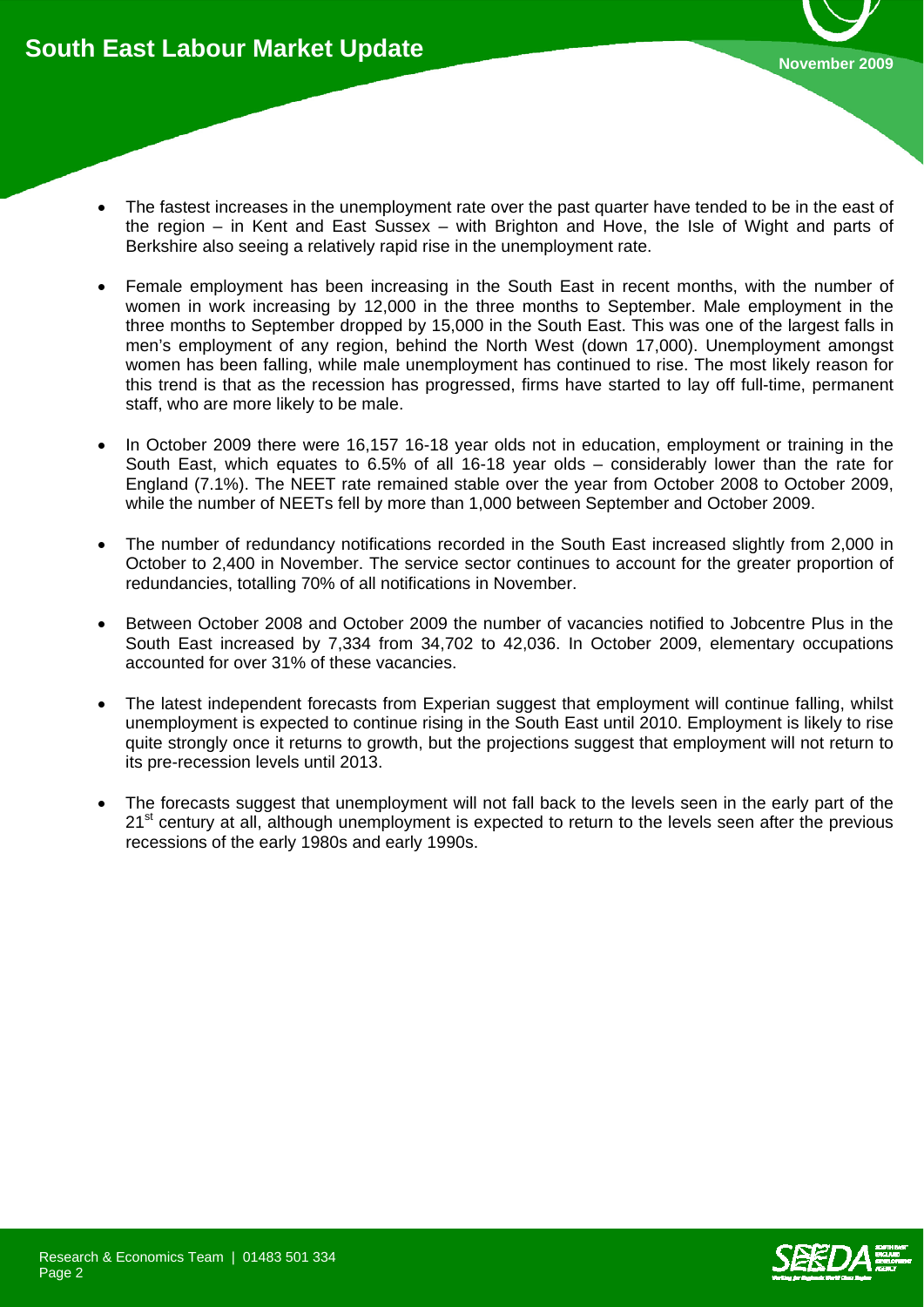# 1. Economic Activity

Data for the three months to September 2009 shows that there were 4.4 million economically active people in the South East  $-$  showing no change on the previous quarter.<sup>[1](#page-2-0)</sup> In comparison several regions saw considerable increases in economic activity, including London (up 23,000) and the North East of England (up 18,000). In the UK as a whole, the number of economically active people was up by 35,000 in the same period.

The number of economically active men fell by 7,000 in the three months to September 2009, while there was an increase of 7,000 in the number of economically active women in the same period. The economic activity rate in the South East, at 82.1%, is the second highest in the country behind the East of England. However, the South East activity rate fell by -0.2% on the previous quarter, while the UK figure also decreased by -0.1%, to 78.9%.

The South East and the East of England have the lowest economic inactivity rates of any region, at 17.9% and 17.3% respectively in the three months to September. However, the number of economically inactive people in the South East increased by 12,000 over the quarter; this was one of the largest increases of all regions, behind the South West (23,000) and the West Midlands (20,000). The North East of England recorded a decrease of 10,000.



### 2. Employment

 $\overline{\phantom{a}}$ 

In the three months to September employment in the South East fell by 3,000, to 4.15 million people. Surprisingly, several regions saw an increase in employment in the three months to September – including the North East of England (up 20,000) and London (up 14,000). In the UK the number of people employed increased by 6,000 in the three months to September, bringing total employment to 28.9 million.

Although an increase in employment is surprising in the middle of a recession, it is important to remember that these figures can be quite volatile, and it is more appropriate to look at longer term trends. Additionally, there is an important gender dimension to recent employment change. Almost all of the drop in employment in many regions, including the South East, has been due to a fall in men's employment, while women's has tended to increase in recent months (see Section 5 for more detail).



<span id="page-2-0"></span><sup>1</sup> The economically active are those who are in employment or unemployed but available for work.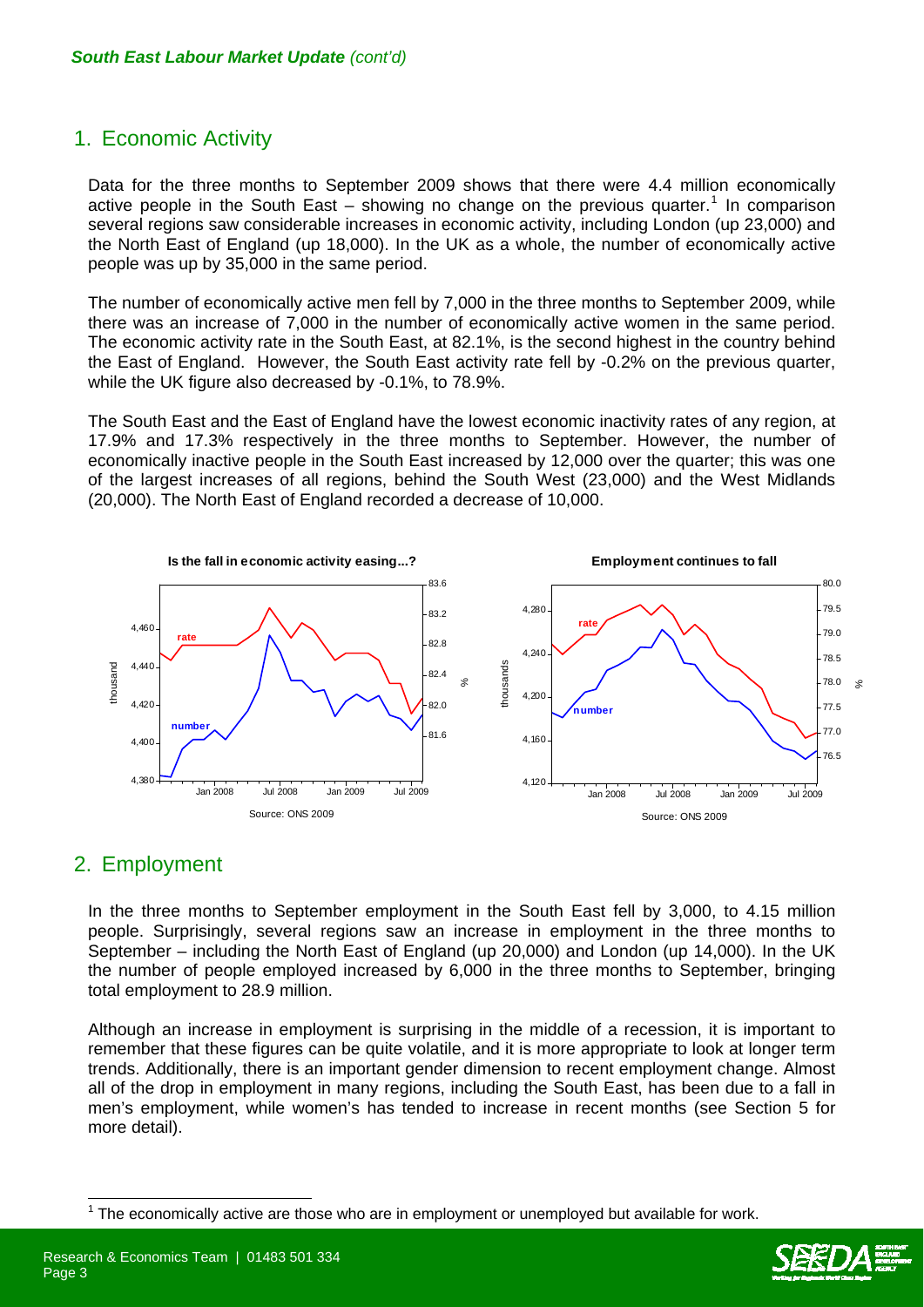Looking at the longer term trends, over the year to September 2009, all regions experienced an overall decrease in employment with the South East and the South West experiencing the largest falls in employment, of 82,000 and 71,000 respectively.

In the three months to September the South East employment rate stood at 77%, which is 0.3% lower than in the previous quarter, but the second highest of any region behind the East of England (77.2%). The South West saw the largest fall in the employment rate of any region at -0.8%. Over the same period the UK employment rate declined by 0.1% to 72.5%.

The employment rate for men in the South East was down 0.9% on the previous quarter, at 80%. The UK employment rate for men declined by 0.4% to 75.6%. The employment rate for women in the South East increased by 0.4% to 73.7% - significantly above the UK women's employment rate of 69.2%.

### 3. Unemployment

In the three months to September there were 265,000 unemployed people in the region, or 4,000 more than in the previous quarter. Areas such as the East Midlands (up 5,000), London (up 8,000) and the South West (up 5,000) also recorded increases in the number of unemployed. In comparison, a number of regions saw a fall in the number of unemployed including the West Midlands (down 14,000), Yorkshire and the Humber (down 4,000) and the North East (down 2,000). This pattern could reflect the fact that redundancies in recent months have been concentrated in the service sector, which employs a greater proportion of people in southern regions. Job losses in the production sector (including manufacturing) have lessened in recent months. This sector accounts for a greater proportion of employment in northern and midlands regions.

The number of unemployed people in the UK as a whole increased by 30,000 over the three months to September, with the rate increasing by 0.1% to 7.8%, bringing the total unemployed to 2.46 million. In the South East, the unemployment rate is still the lowest of any region, at 6%.

The number of people in the South East claiming Job Seekers' Allowance (JSA) fell by 345 between September and October, to 154,857. $^2$  $^2$  This continues the trend seen in recent months of relatively little change in the claimant count, both regionally and nationally. The usual spike in claimant numbers at the end of the school and college year did not materialise this year, probably because of the introduction of a number of Government initiatives to provide training and work experience for young people, which prevents them being eligible to claim JSA.



Over the quarter from July to October the number of JSA claimants in the South East saw an increase of 1,301, and an increase of 70,886 over the year from October 2008. The claimant count



<span id="page-3-0"></span> $2$  This is the non seasonally adjusted figure.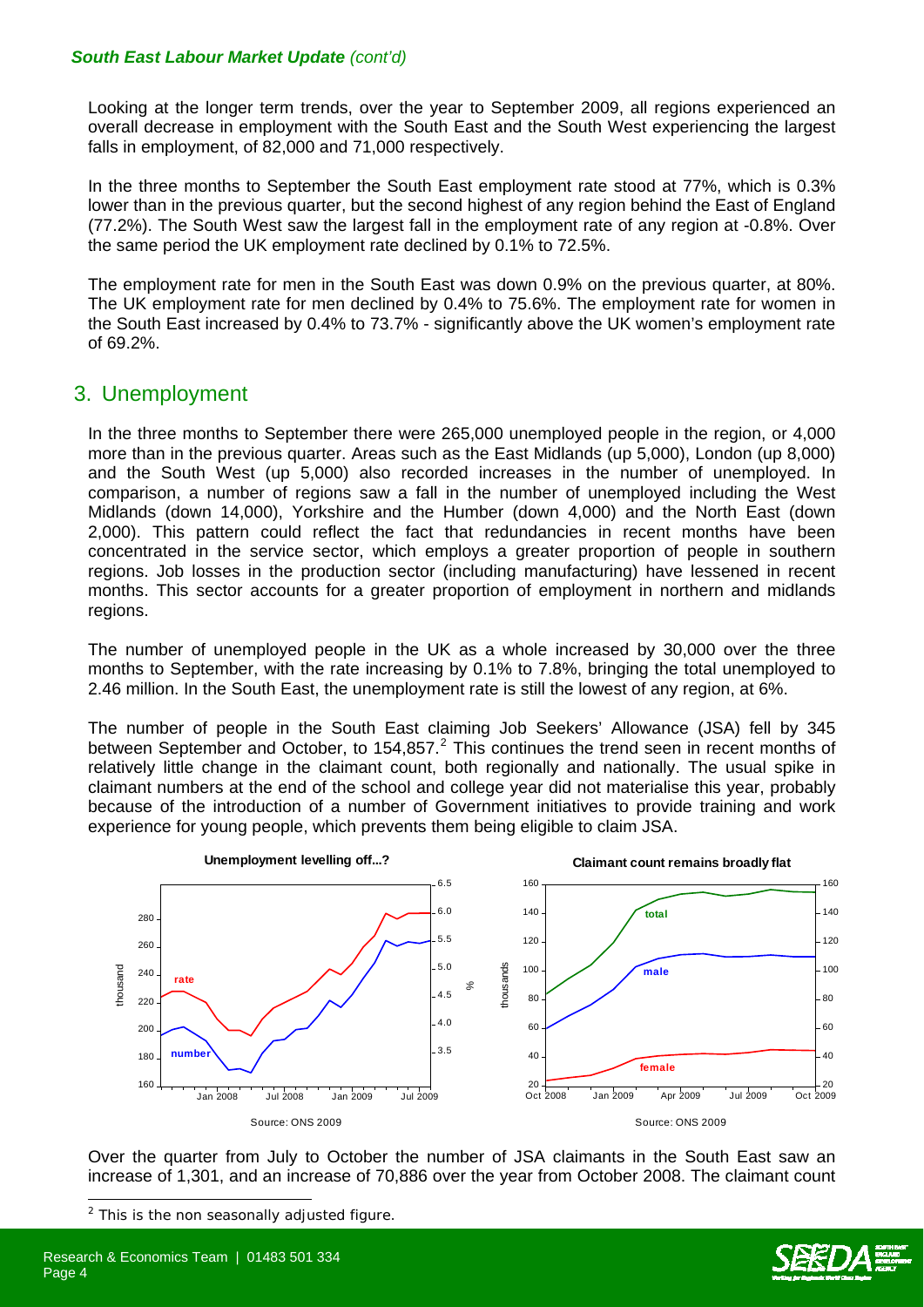rate (percentage of residents claiming JSA) in October remained at 3%, but was up by 1.4% on the year. The yearly increase was below the UK average (1.7%) and one of the smallest of any region, second to the South West (up 1.2%).

# 4. Sub-regional unemployment change

#### **Map 1: Annual change in claimant count rate – county and unitary authorities (October 2008- October 2009)**



© Crown Copyright and database right 2009. All rights reserved. Ordnance Survey Licence number 100029140 Produced by SEEDA Research & Economics © All rights reserved 2009



**Map 2: Annual change in claimant count rate – districts / unitaries (October 2008-October 2009)** 

© Crown Copyright and database right 2009. All rights reserved. Ordnance Survey Licence number 100029140 Produced by SEEDA Research & Economics @ All rights reserved 2009

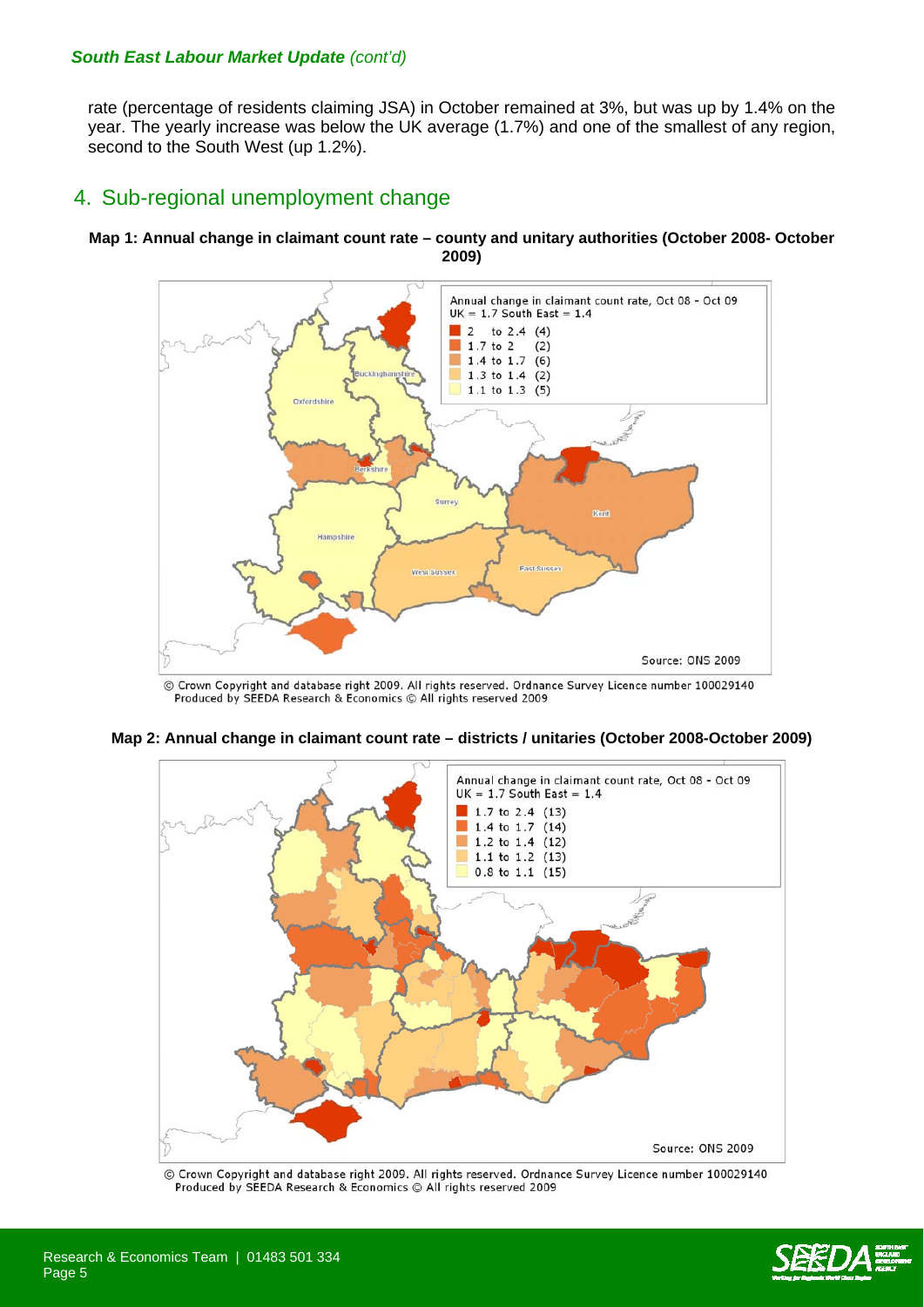Looking at changes in claimant count unemployment over the past year, Kent and Hampshire have seen the largest increases in unemployment in absolute terms - 12,102 and 9,118 respectively. However, Reading and Slough have seen the fastest increase in the claimant count rate over the past year – that is the percentage of residents claiming Job Seekers' Allowance (Map 1). The claimant count rate in Reading and Slough increased by 2.4%, which is well above the South East and UK averages (1.4% and 1.7% respectively). Substantial increases in the claimant count rate were also recorded in Milton Keynes (2.3%) and Medway (2%). In general it is to be expected that unemployment will increase fastest in coastal areas and cities, due to the fact that there tend to be larger concentrations of lower skilled people in these parts of the South East. People with fewer skills tend to be more vulnerable to unemployment, particularly during a recession.

Local authorities in Kent and Berkshire have tended to see the fastest increase in the claimant count rate over the past year, while other 'hotspots' include the coasts of Hampshire and Sussex, as well as Milton Keynes and Crawley (Map 2).

Looking at more recent change, over the past quarter the largest increase in claimant count unemployment, in absolute terms, has been in Kent (+718). Several counties and unitary authorities in fact recorded a drop in unemployment over the past three months, including Milton Keynes (down 2[3](#page-5-0)1) and West Berkshire (down 166). Looking at the claimant count rate,<sup>3</sup> over the past quarter there has been little change for many counties, with the Isle of Wight (up 0.3%) seeing the fastest increase in the unemployment rate. The majority of other counties and unitary authorities in the South East have seen relatively small changes in the unemployment rate, with West Berkshire seeing a decrease of 0.2 percentage points– Map 3.



**Map 3: Quarterly change in claimant count rate (July-October 2009) – county and unitary authorities** 

© Crown Copyright and database right 2009. All rights reserved. Ordnance Survey Licence number 100029140 Produced by SEEDA Research & Economics @ All rights reserved 2009

 $\overline{a}$ 



<span id="page-5-0"></span><sup>3</sup> This approach is favourable to simply looking at the percentage change (as recently used by the national press), since some areas have a low base (low claimant count) so even a small change in unemployment could result in an apparently 'significant' percentage change.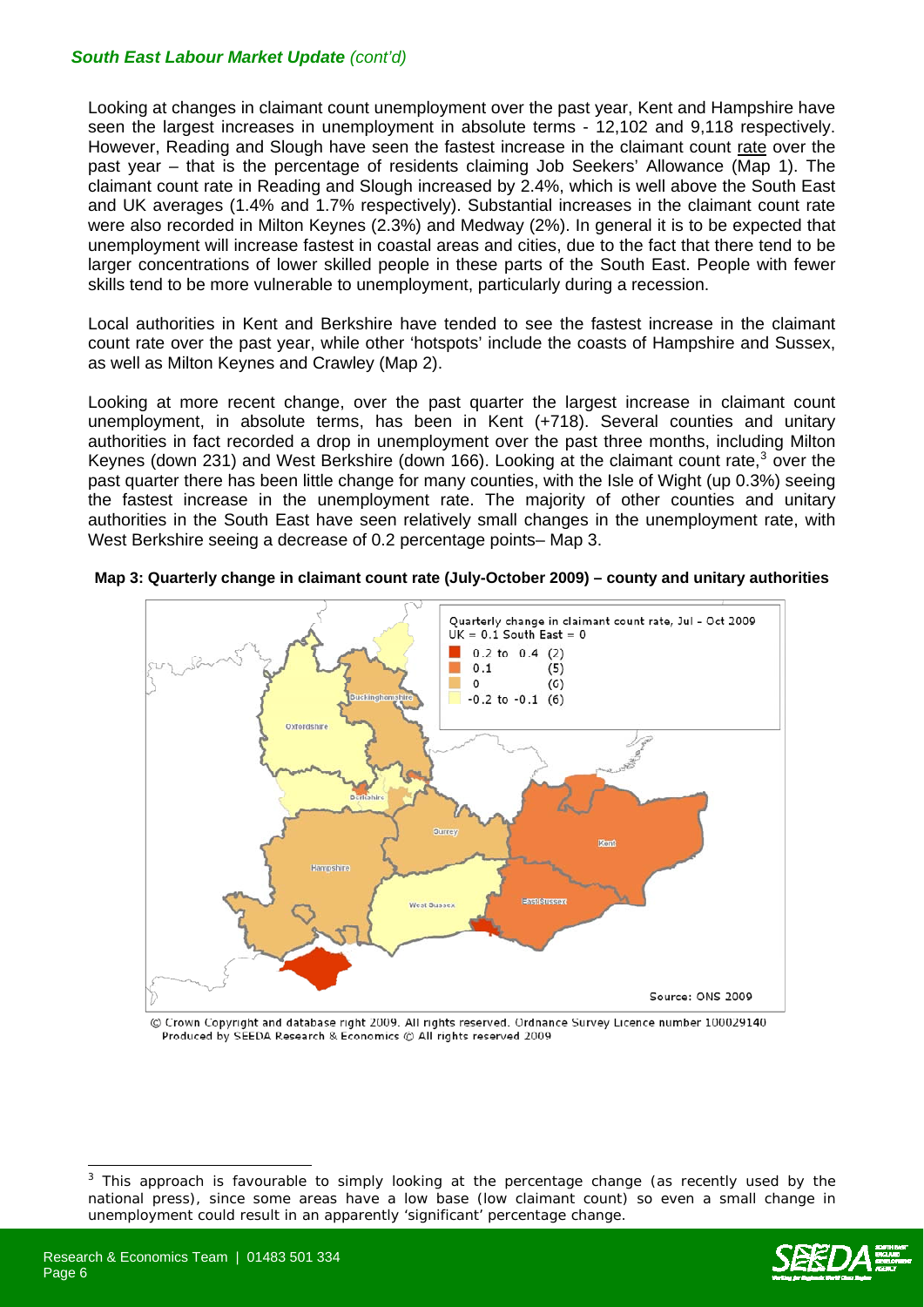

**Map 4: Quarterly change in claimant count rate (July - October 2009) – District/Unitary authorities**

© Crown Copyright and database right 2009. All rights reserved. Ordnance Survey Licence number 100029140 Produced by SEEDA Research & Economics @ All rights reserved 2009

As Map 4 shows, the fastest increases in the unemployment rate over the past quarter have tended to be in the east of the region – in Kent and East Sussex– with Brighton and Hove, the Isle of Wight and parts of Surrey also seeing a relatively rapid rise in the unemployment rate. This is partly due to seasonal factors, as there tends to be an increase in unemployment in the winter months in coastal parts of the region where tourism and other seasonal industries account for a larger proportion of employment. Elsewhere in the region, a number of local authorities have seen a drop in the unemployment rate over the past quarter – most notably in West Berkshire, West Sussex, Wokingham and Oxfordshire.

### 5. Gender Disparities

The extent to which the recession has had a disproportionate impact on male and female employment and unemployment levels is becoming more evident. In recent months, male employment has continued to decline quite rapidly in the South East, while women's employment has remained broadly stable or in some cases even increased. For the three months to September 2009, the number of women in work in the South East increased by 12,000. The East Midlands (down 3,000) saw the greatest fall in women's employment of any English region, whereas Yorkshire and the Humber (up 15,000) saw the largest increase in women's employment for the third consecutive month. However, male employment in the three months to September dropped by 15,000 in the South East. This was one of the largest falls in men's employment of any region, behind the North West (down 17,000).

The significant decline in men's employment in comparison to the increase in female employment could be due to the fact that as the recession has progressed firms have started to lay off full-time, permanent staff, who are more likely to be male. Initially, businesses tried to hold on to their more established employees as they are more costly to make redundant and replace. However, the need for continued cost-cutting has meant that redundancies amongst permanent, full time staff have become more prevalent. At the same time, we have seen increasing numbers of people employed in professional and managerial positions claiming unemployment benefit in recent months. Men are more likely than women to be employed in these occupational groups. The increase in employment amongst women could be a result of the growing number of employers

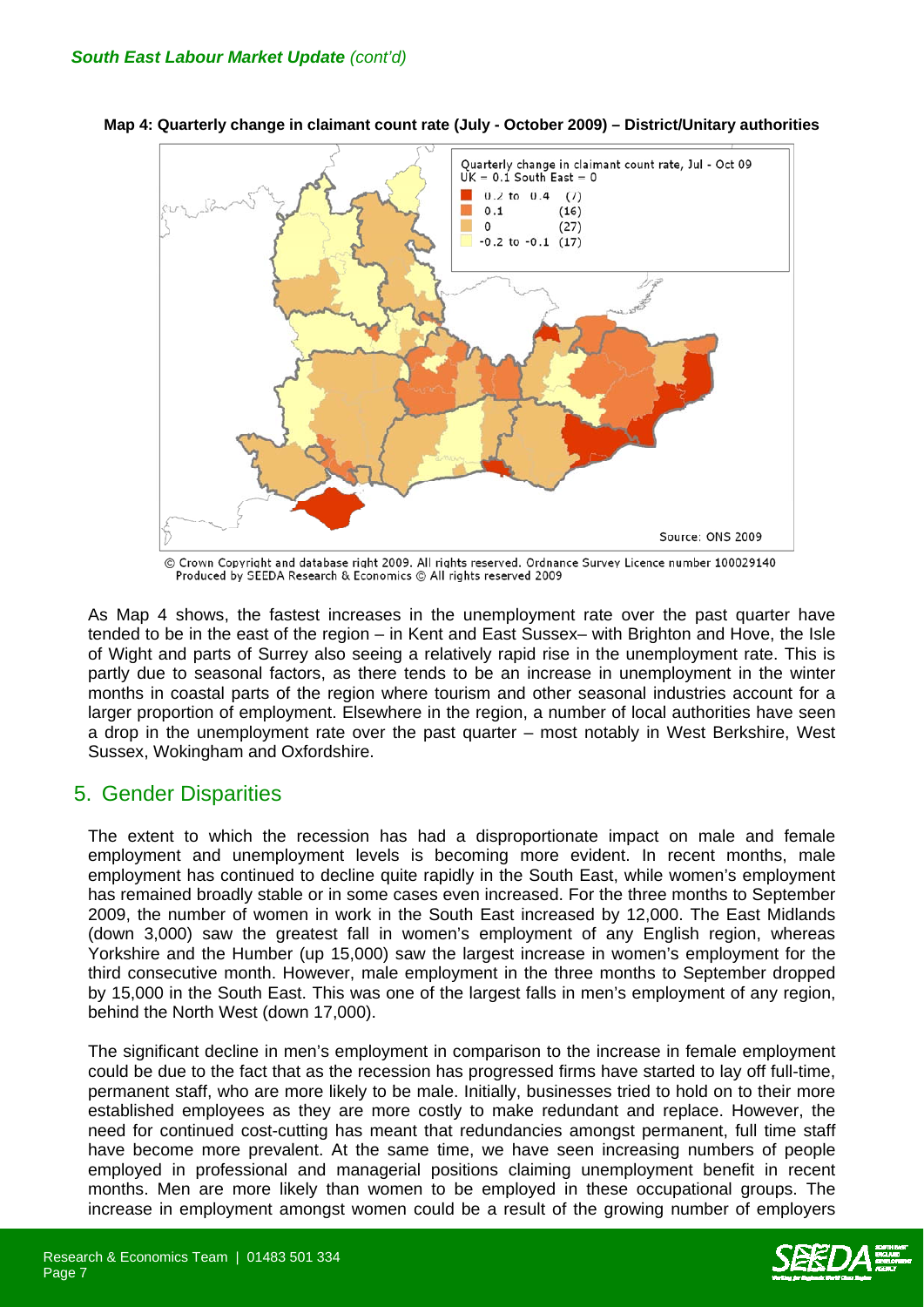recruiting to part-time and temporary roles as they undergo restructuring or recruitment freezes during the recession. Women are more likely to work in these positions.



In a similar light, unemployment amongst men has been rising at a faster rate than amongst women, with almost the entire rise in unemployment in the South East being accounted for by men in recent months. In the three months to September, male unemployment increased by 8,000, while female unemployment in the South East fell by 5,000. The slower rise in unemployment amongst women may suggest that women who lose their jobs are more likely than men to move into economic inactivity rather than registering as unemployed. This could be explained in part by the fact that women are less likely to be eligible for unemployment benefit (Job Seekers' Allowance) once their spouse or partner's income is taken into account. In the three months to September the male unemployment rate increased by 0.4%, while the female unemployment rate fell by 0.3% in the South East.

### 6. NEETs

Connexions data for October 2009 shows that there were 16,157 16-18 year olds not in education, employment or training (NEET) within the South East - a decrease of 1,051 on the previous month. The NEET rate (proportion of 16-18 year olds who are not in education, employment or training) currently stands at 6.5%, considerably lower than the rate for England as a whole (7.1%). In relation to other regions, the South East performs considerably better than the North East which has a NEET rate of 9.6%; however the South East figure is higher than the NEET rate in the South West and London of 6.1% for October 2009.

Within the South East there are clear disparities in the NEET rate for October; Surrey recorded the lowest NEET rate of the region at 4.8%, whereas Southampton and Portsmouth saw far greater rates of 11.6% and 11.1% respectively.

Over the year from October 2008 to October 2009, the greatest percentage increases in the number of NEETs within the South East were in Wokingham (+22.4%), Surrey (+17.1%) and West Berkshire (+17.2%). However, the South East was the only region in England to see no change in the NEET rate over the year, with all other regions recording a decrease including the North West (down 10.2%) and the West Midlands (down 10.4%).

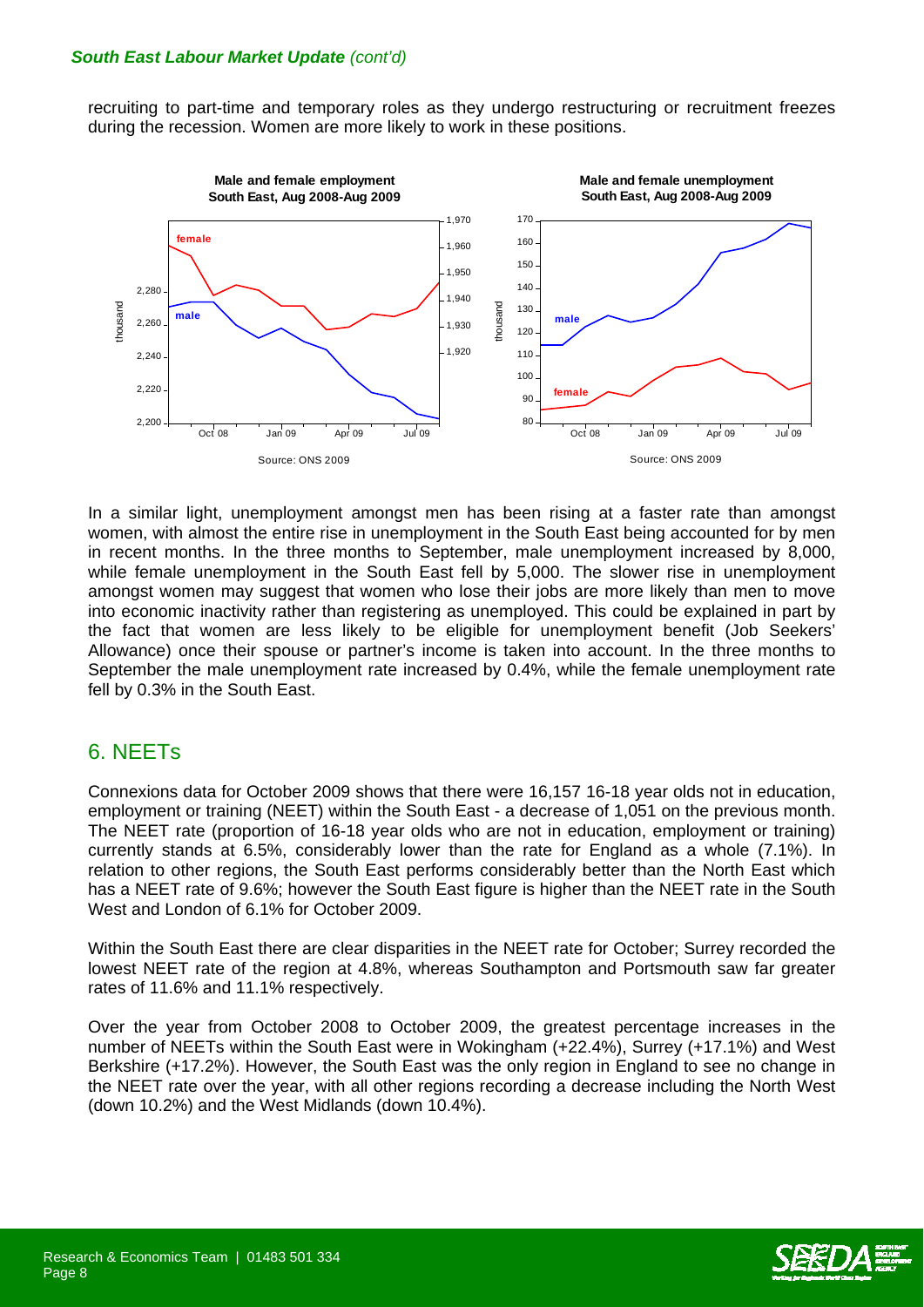# 7. Redundancy notifications

According to HR1 data, the level of redundancy notifications increased marginally in November. There were approximately 2,000 redundancy notifications in the South East in October (full month) against approximately 2,[4](#page-8-0)00 in November 2009.<sup>4</sup>

The service sector continues to account for the greater proportion of redundancies, totalling 70% of all notifications in November (an increase from 60% in October). The service sector accounts for around 70% of employment in the South East, so in effect the proportion of redundancy notifications in the service sector, though increasing, is now in balance with the share of total employment in this sector. Notifications in the manufacturing and service sectors saw an increase in November, with the construction and retail sectors reporting a decrease.

For the first time in three months East Sussex recorded some large redundancy notifications – approximately 150 job losses in total, all of which were in the service sector. The number of notifications in Berkshire fell significantly in November compared to the previous two months. In November Berkshire accounted for 10% of all large notifications compared to approximately one third in October and almost half in September. Hampshire and the Isle of Wight reported a significant increase, from 5% of all redundancies reported in October to almost 30% in November.



**Redundancy notifications by sub-region, volume, reason and sector November 2009 (Source: HR1 data via BERR / Job Centre Plus)** 

 $\circledcirc$  Crown Copyright and database right 2009. All rights reserved. Ordnance Survey Licence number 100029140 Produced by SEEDA Research & Economics © All rights reserved 2009

### 8. Vacancies

 $\overline{\phantom{a}}$ 

Between October 2008 and October 2009 the number of vacancies notified to Jobcentre Plus in the South East increased by 7,334 from  $34,702$  to  $42,036$ .<sup>[5](#page-8-0)</sup> In October 2009, elementary

<span id="page-8-0"></span><sup>&</sup>lt;sup>4</sup> Note that this data only captures redundancies of more than 20 employees; some of the job losses are not scheduled to take place until later in 2009; and in some cases the redundancies are happening in another region but are registered in the South East because it is home to the company's headquarters.

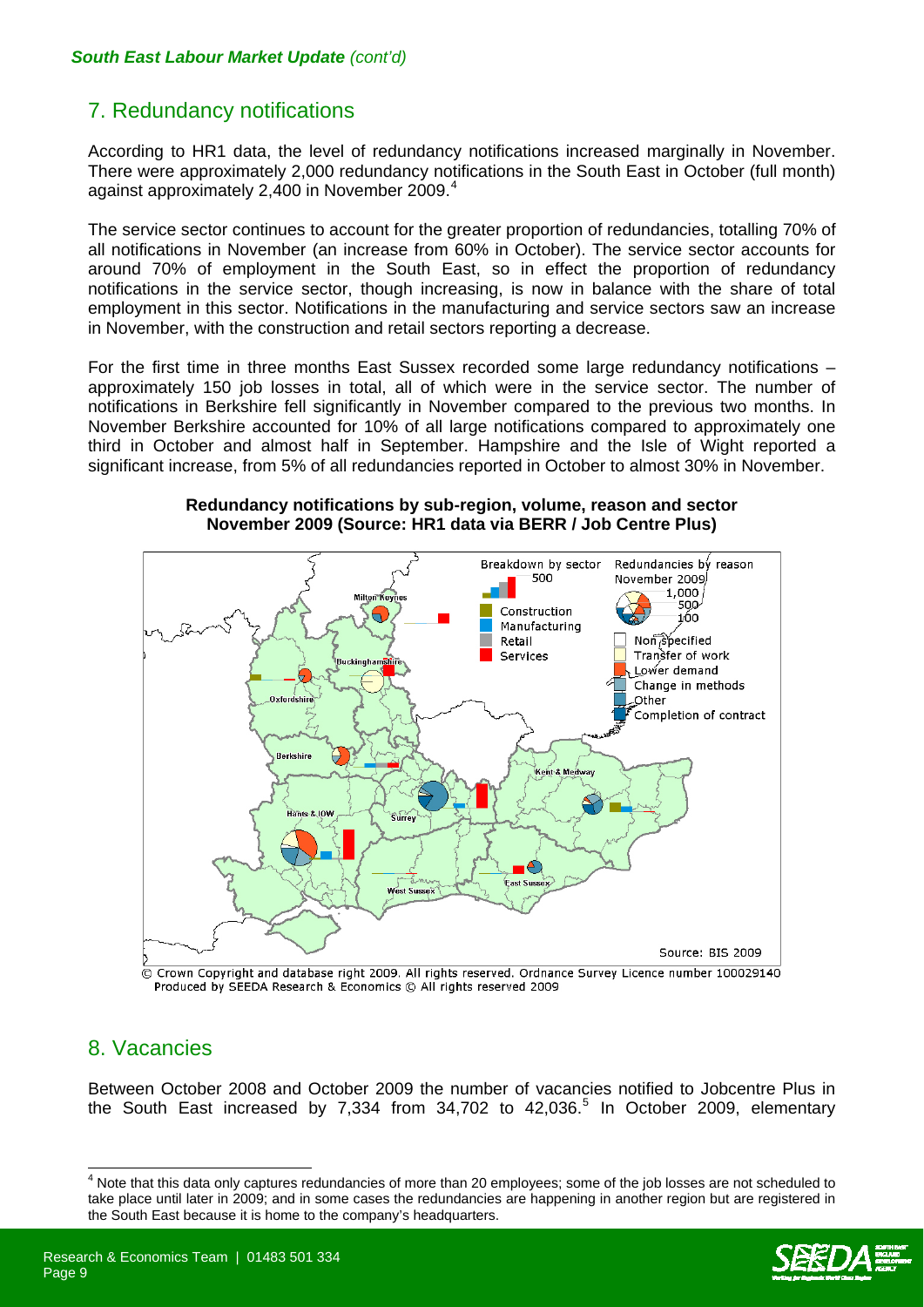occupations accounted for over 31% of these vacancies. The trend in vacancies in England as a whole tends to follow that of the South East, with elementary occupations making up over 28% of listed vacancies.

Over the year, the greatest fall in vacancies has been seen in Elementary and Personal Service occupations, which saw a fall of 2,995 and 1,368 vacancies respectively between October 2008 and October 2009 in the South East. However, the number of available vacancies increased in some occupations, with Sales and Customer Service, and Professional occupations seeing the largest increase on the year (up 1,368 and 252 respectively).

### 9. Employment Forecasts

With some tentative signs of recovery in the economy in general, it is an appropriate time to consider the prospects for employment and unemployment in the South East in the short to medium term. It is important to remember that the labour market is a lagging indicator of economic activity, which means that we often continue to see a fall in employment even once the economy has returned to growth.

The latest independent forecasts from Experian suggest that employment will continue falling, whilst unemployment is expected to continue rising in the South East until later in 2010. Employment is likely to rise quite strongly once it does return to growth, but the projections suggest that employment will not return to its pre-recession levels until 2013. This is similar to what happened in previous recessions.



Employment forecasts vary significantly between sectors. Over the short-term (2008-11), Experian suggest that all sectors with the exception of public services are expected to see either no growth or a decline in employment. The most significant decline is expected in production activities (manufacturing, engineering and mining). In the medium to long term (2011-2021), employment is projected to continue to decline in these sectors. All parts of the service sector are forecast to see an increase in employment in the medium to long term, with the strongest growth being in the Transport and Communications sector. Since services account for a significant proportion of the South East economy, the relatively strong performance of this sector should help to sustain economic growth in the South East over the medium to long term.

 $\overline{\phantom{a}}$ 



<sup>&</sup>lt;sup>5</sup> Note that vacancies notified to Jobcentre Plus do not represent all vacancies in the labour market, as not all employers use the service when recruiting. In general higher-skilled jobs are under-represented in those vacancies notified to Jobcentre Plus.